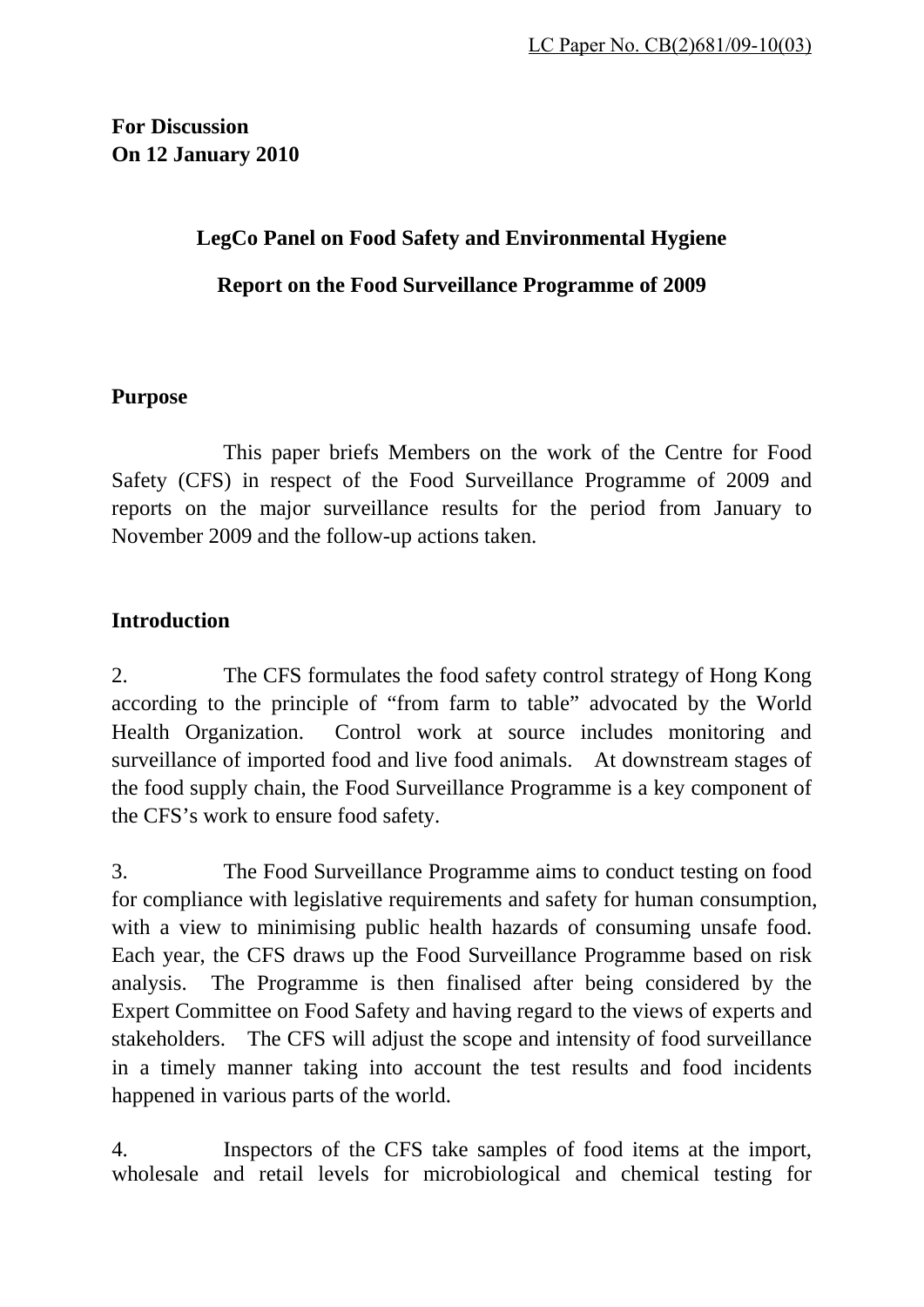assessing the risk. The Food Surveillance Programme covers the following three main areas:

- (i) routine food surveillance;
- (ii) targeted food surveillance;
- (iii) seasonal food surveillance.

In addition, the CFS also conducts surveys on popular local food items.

5. The CFS takes effective risk management actions against problem food, such as issuing warning letters, tracing the source and distribution, requiring the traders concerned to stop selling, recall and dispose of the problem food, as well as initiating prosecutions.

### **Routine Food Surveillance**

6. Routine food surveillance covers major food groups such as fruits and vegetables, meat, poultry, aquatic products, milk and cereals. The types of testing range extensively from microbiological testing (covering pathogens and hygiene indicators) to chemical testing (including pesticides, veterinary drug residues, preservatives, colouring matters, metallic contaminants and biotoxins, etc.).

7. The CFS releases surveillance results to the public and the trade regularly in the form of Food Safety Reports. The results are presented in a concise and practical format, listed by food groups and hazard types. From 2009 onwards, Food Safety Reports are issued monthly instead of bi-monthly, so that the public and the trade can obtain the latest food safety information in a more timely manner. Apart from announcing surveillance results, the CFS also gives advice to the public to minimise health risks posed by problem foods.

## **Targeted Food Surveillance**

8. Taking into consideration factors such as past food surveillance data, the non-compliant situations, food incidents happened in various parts of the world and the risks of different types of food, the CFS undertook a number of targeted food surveillance projects in 2009. As of November 2009, the CFS had completed the following surveillance projects and published the relevant reports: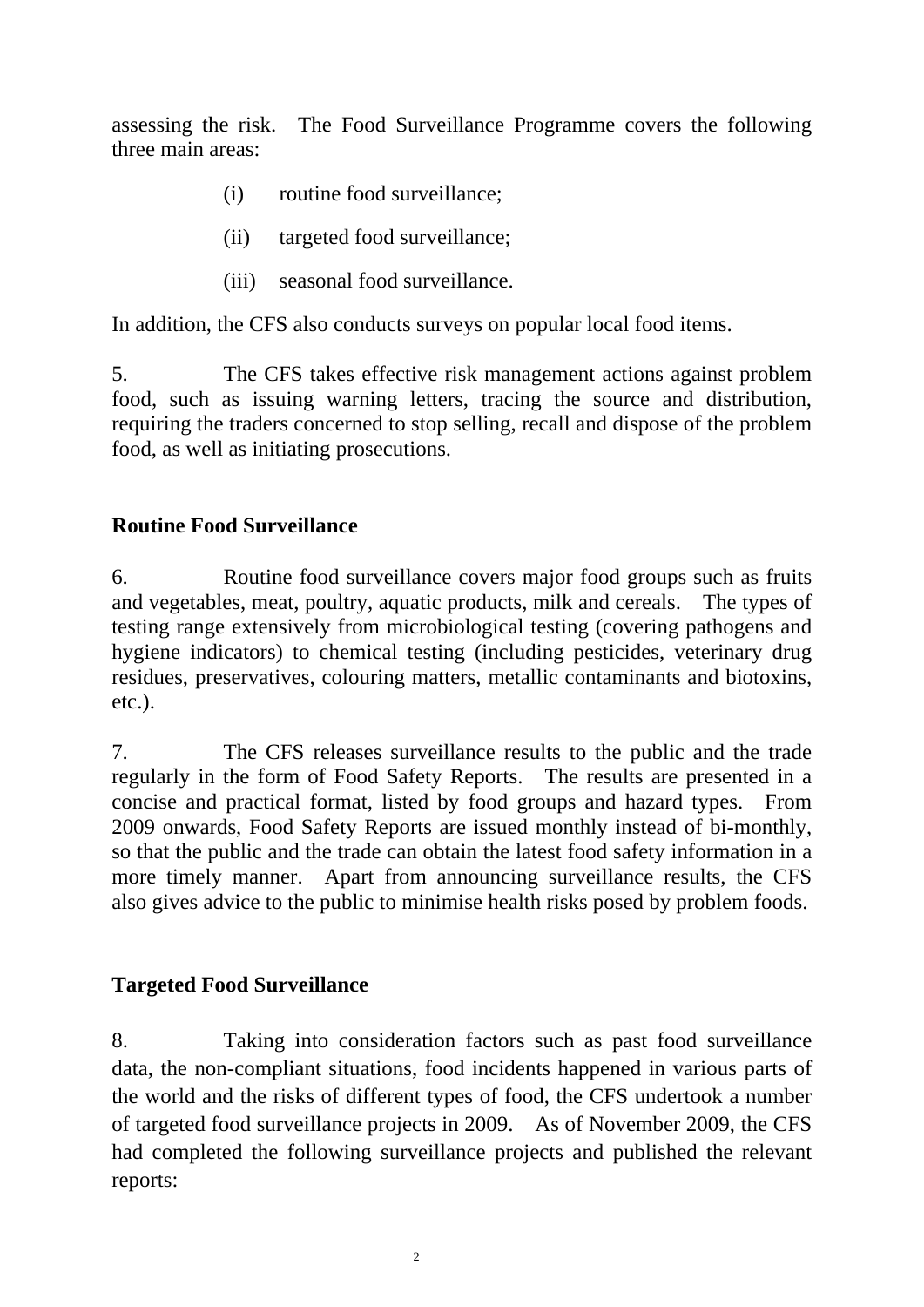- (i) Microbiological Quality of Lunch Boxes;
- (ii) Microbiological Quality of Prepackaged Food That Required Reheating Before Consumption;
- (iii) Sulphur Dioxide in Meat;
- (iv) Microbiological Quality of Ice-cream and Frozen Confections;
- (v) Sudan Dyes in Eggs and Egg Products;
- (vi) Microbiological Quality of Bottled Water.

#### **Seasonal Food Surveillance**

9. In 2009, the CFS continued to monitor and assess the safety of highly popular festive and seasonal food items and announced the results before each season and festival. As of November 2009, the completed projects included:

- (i) Chinese New Year Food;
- (ii) Rice Dumplings;
- (iii) Mooncakes;
- (iv) Hairy Crabs.

#### **Survey on Popular Food Items**

10. In addition to the above food surveillance projects, the CFS also conducted surveys on popular food items to assess the safety of commonly consumed food items which include:

- (i) Cart Noodles;
- (ii) Hong Kong Style Desserts.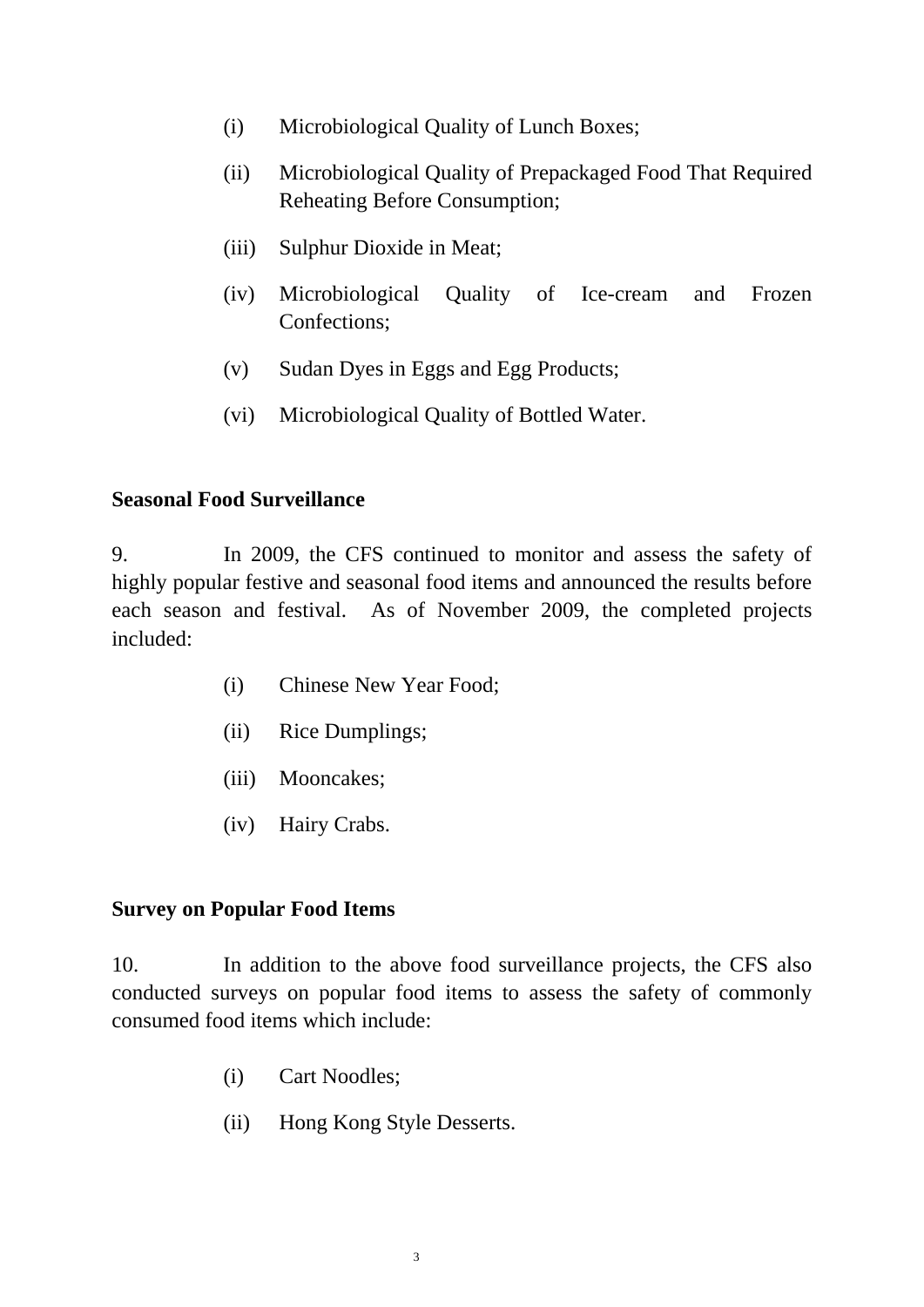# **Overall Results**

11. In 2009, the CFS planned to take a total of about 65 000 samples for testing, i.e. about nine samples per 1 000 population. When compared with other overseas countries, Hong Kong has a relatively higher number of samples tested.

12. As of November 2009, the CFS had collected about 57 000 samples for testing, representing about 88% of the target for the whole year. Testing of these samples was completed. A total of 201 samples were found to be unsatisfactory. The overall satisfactory rate was 99.6%.

13. As far as unsatisfactory samples were concerned, most of the exceedances or breaches were not serious and would not pose serious health effect to the general public. Major problems of the unsatisfactory samples are as follows:

## Sulphur Dioxide (a Preservative) in Meat

14. In 2009, the Food and Environmental Hygiene Department (FEHD) stepped up control over the use of sulphur dioxide in meat. The FEHD collected more than 1 000 meat samples, including beef, pork and mutton, from fresh provision shops and market meat stalls for testing. Of these samples, 61 were found to contain sulphur dioxide. Warning letters were immediately issued to the traders concerned and follow-up samples were taken to monitor their improvements. Prosecutions were taken against the traders when there was sufficient evidence. As of November 2009, 53 cases had been successfully prosecuted.

## Hygienic Quality of Ice-cream and Frozen Confections

15. Given that ice-cream is a milk-based product which is a good medium for microbial growth, the microbiological quality of ice-cream has always been a concern of the CFS. The CFS conducted a targeted food surveillance project where about 1 000 samples of ice-cream and frozen confections were collected from food factories, ice-cream vans, convenience stores, supermarkets and restaurants for microbiological tests. All samples were found satisfactory for the test of pathogens, yet of which 11 samples were found with the hygiene indicators (total bacterial count and coliform organisms)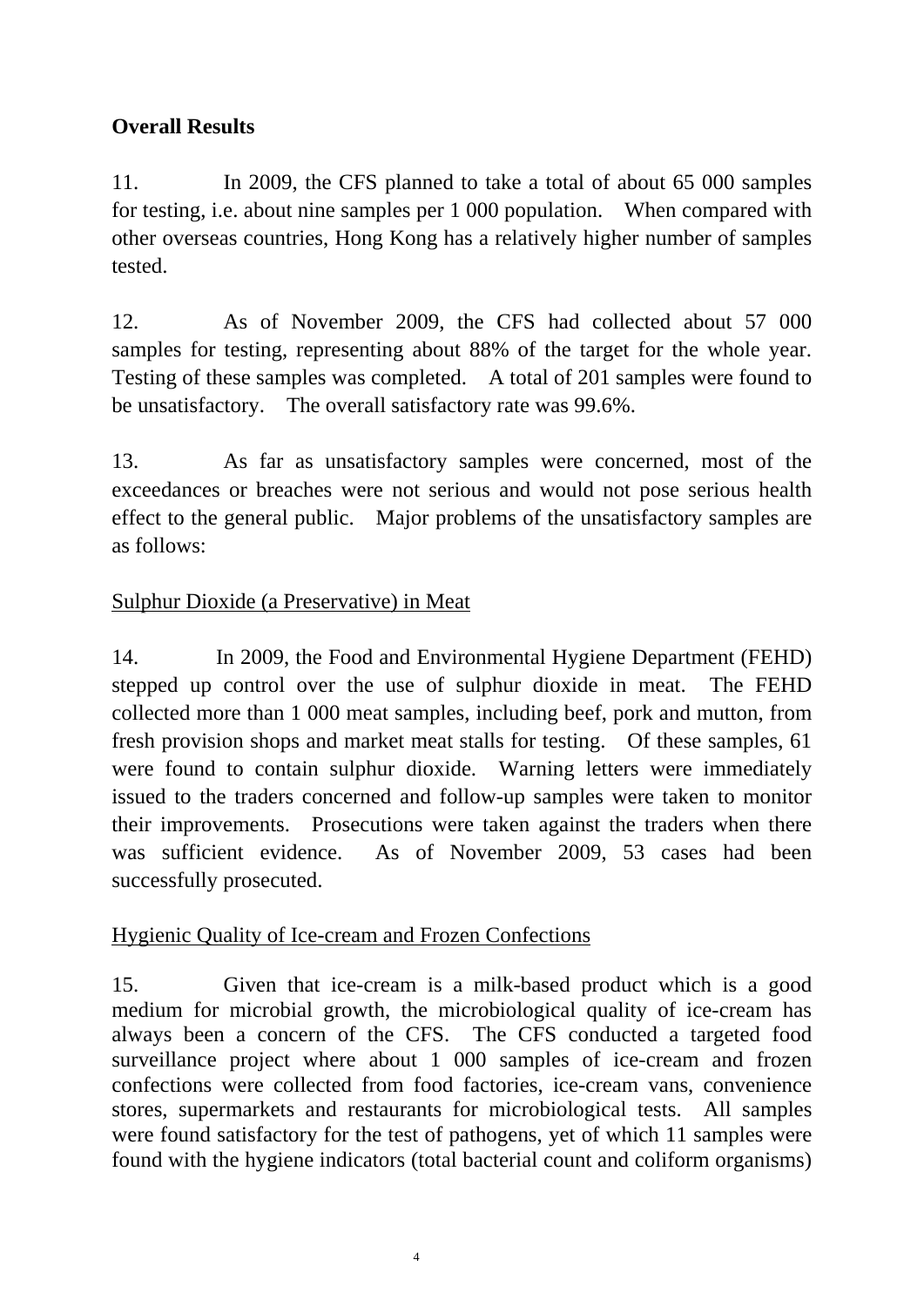exceeding the respective legal standards. It is believed to have been caused by sub-optimal hygienic conditions in the course of processing at the food premises concerned. Although consumption of ice-cream with such exceedances might not lead to the development of clinical illness, the FEHD had taken immediate follow-up actions, such as conducting inspections on the hygienic conditions of food premises, requiring the traders to strictly observe good hygienic practices, issuing warning letters and collecting follow-up samples to monitor their improvements. All nine follow-up samples were found satisfactory upon further testing.

# Hygiene Indicators for Imported Frozen Confections

16. Samples of imported frozen confections are taken for testing at the import level. In particular, frozen confections imported into Hong Kong for the first time are detained for inspection before entering the market for sale. In 2009, the CFS found that the hygiene indicators (total bacterial count and coliform organisms) of 20 samples from four consignments of imported frozen confections exceeded legal standards. All these consignments were either sealed and disposed of or returned to the countries of origin, without entering the retail market. Warning letters were immediately issued to the relevant importers and the authorities of the exporting countries were also notified for follow-up. The products in question have been banned from import into Hong Kong temporarily until the CFS receives satisfactory investigation results.

# Metallic Contaminants in Seafood

17. In conducting routine food surveillance in 2009, the CFS from time to time found that seafood samples contained levels of metallic contaminants exceeding the legal limits. For instance, mercury was detected in large predatory fish (such as swordfish, tuna), and cadmium was found in bivalve shellfish (such as oyster, scallop) and crustaceans (such as scampi, crab meat). The possibility cannot be ruled out that long term exposure to metallic contaminants exceeding safety levels may cause damage to organs, particularly among vulnerable groups such as foetuses and young children.

18. As metallic contaminants in food come from a wide range of sources, it is more effective to control contamination at source. The CFS will trace the sources of the unsatisfactory samples and notify the authorities of the places of origin for follow-up. The CFS will also issue warning letters to the